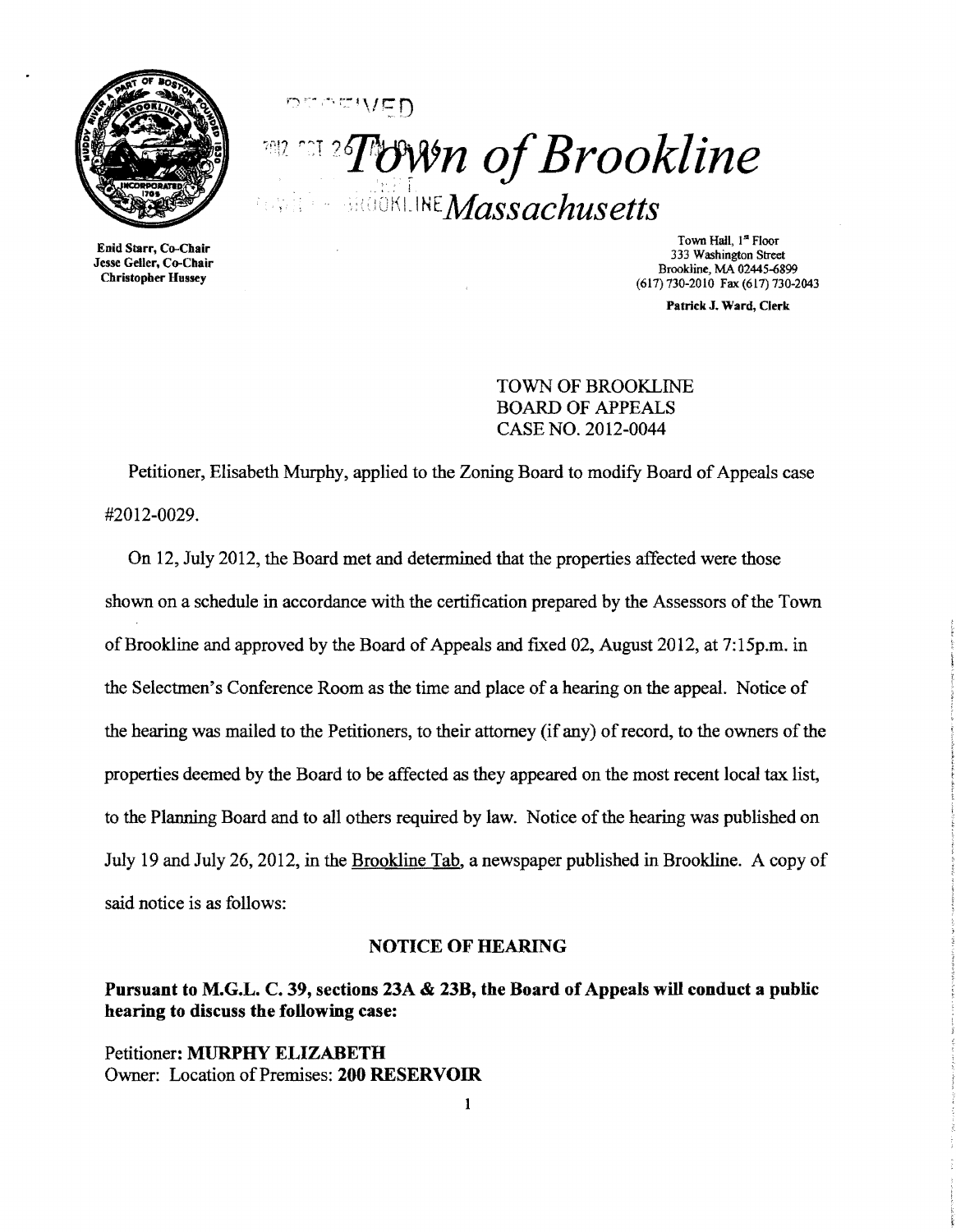Date of Hearing: August 02, 2012 Time of Hearing:  $07:15$  PM Place of Hearing: Selectmen's hearing room,  $6<sup>th</sup>$  floor

A public hearing will be held for:

Modification of Board of Appeals case #2012-0029 dated June 29, 2012

### at 200 RESERVOIR RD.

Said premise located in a S-15 (single-family) Residence district.

*Hearings, once opened, may be continued by the Chair to a date and time certain. No further notice will be mailed to abutters or advertised in the TAB. Questions regarding whether a hearing has been continued, or the date and time of any hearing may be directed to the Zoning Administrator at* 617-734-2134 *or check meeting calendar at:http://calendars.town.brookline.ma.usIMasterTownCalandarI?FormID=158.* 

The Town of Brookline does not discriminate on the basis of disability in admission to, access to, *or operations ofits programs, services or activities. Individuals who need auxiliary aids for*  effective communication in programs and services of the Town of Brookline are invited to make *their needs known to the ADA Coordinator, Stephen Bressler, Town of Brookline, 11 Pierce Street, Brookline,.MA 02445. Telephone:* (617) *730-2330; TDD* (617) *730-2327.* 

## Enid Starr Jesse Geller Christopher Hussey

At the time and place specified in the notice, this Board held a public hearing. Present at the

hearing was Chairman, Enid Starr and Board Members Jesse Geller and Jonathan Book.

David Kelly, builder, whose professional address is 10 Edgewood Drive Ashland,

Massachusetts, presented the case for the petitioner.

Mr. Kelly said he was present to request a modification to the previous special permit relief that had been granted. Chairman Starr said the Board has read the requested modification and believes the change to be di minimus. Courtney Synowiec, planner, said there was an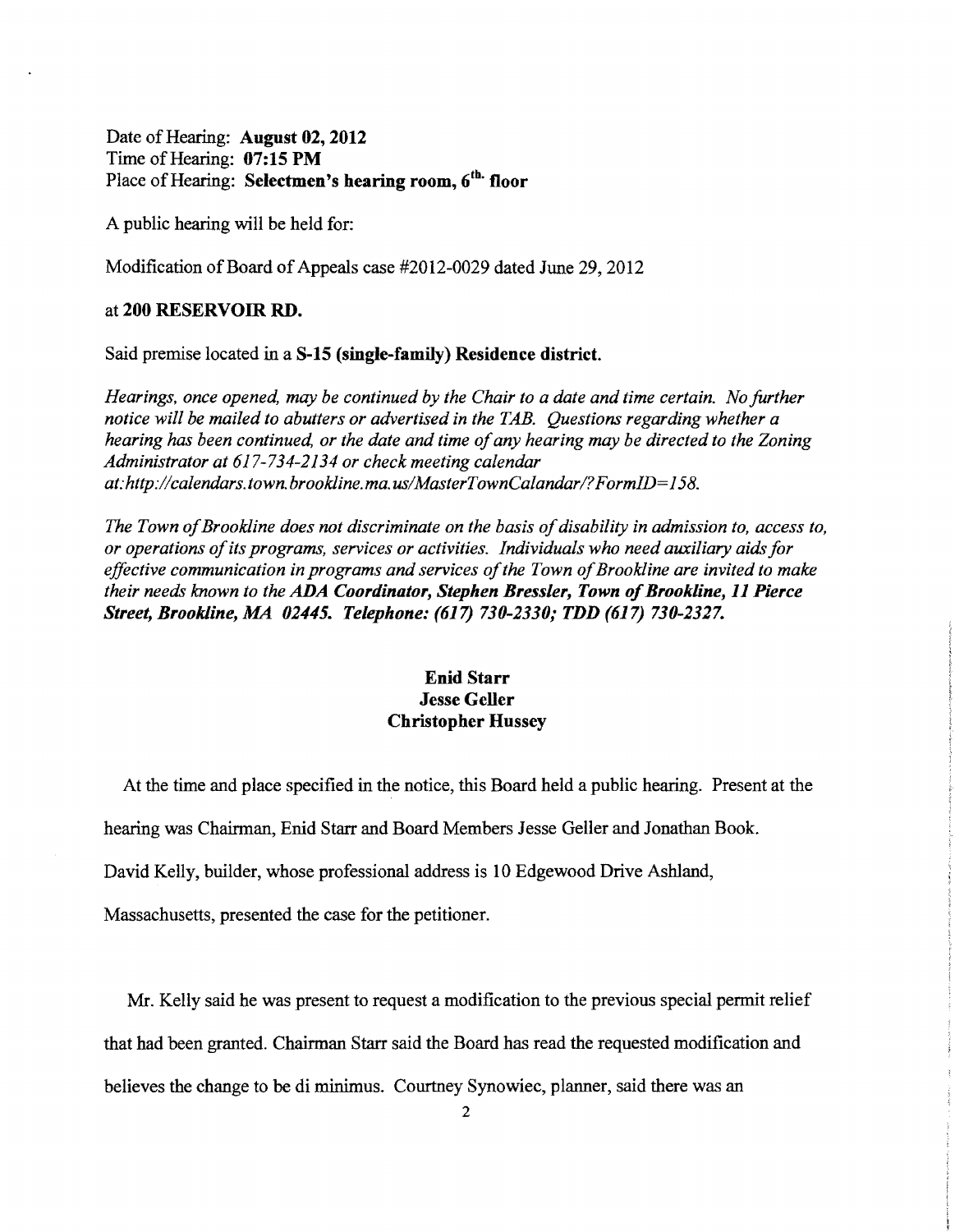administrative error as well an error by the petitioner in not filing for the side yard relief. The Board agreed that the modification requested was di minimus.

Chairman Starr called on Courtney Synowiec to deliver the Planning Departments findings. Ms. Synowiec said the Planning Department believes the modification is absolutely acceptable and has no objections to the request. Ms. Synowiec delivered the comments from the Chief Building Inspector, Michael Yanovitch. She said Mr. Yanovitch enthusiastically supports the request and wanted it known that there has been an at risk permit issued for the work in question.

Chairman Starr said that taking into account the di minimus nature of the request as well as the Planning Department's position and the Building Department's comments it is a unanimous grant of the special permit subject to the conditions of the original special permit. Chairman Starr said insofar as is necessary, the Board has modified the original Special Permit #2012-0029 .

Inanimous Decision of The Board of Appeals The Board of Appeals<br>
Enid Starr, Chairman<br>
Filing Date: <u>October 25</u>, 2012

A True Copy